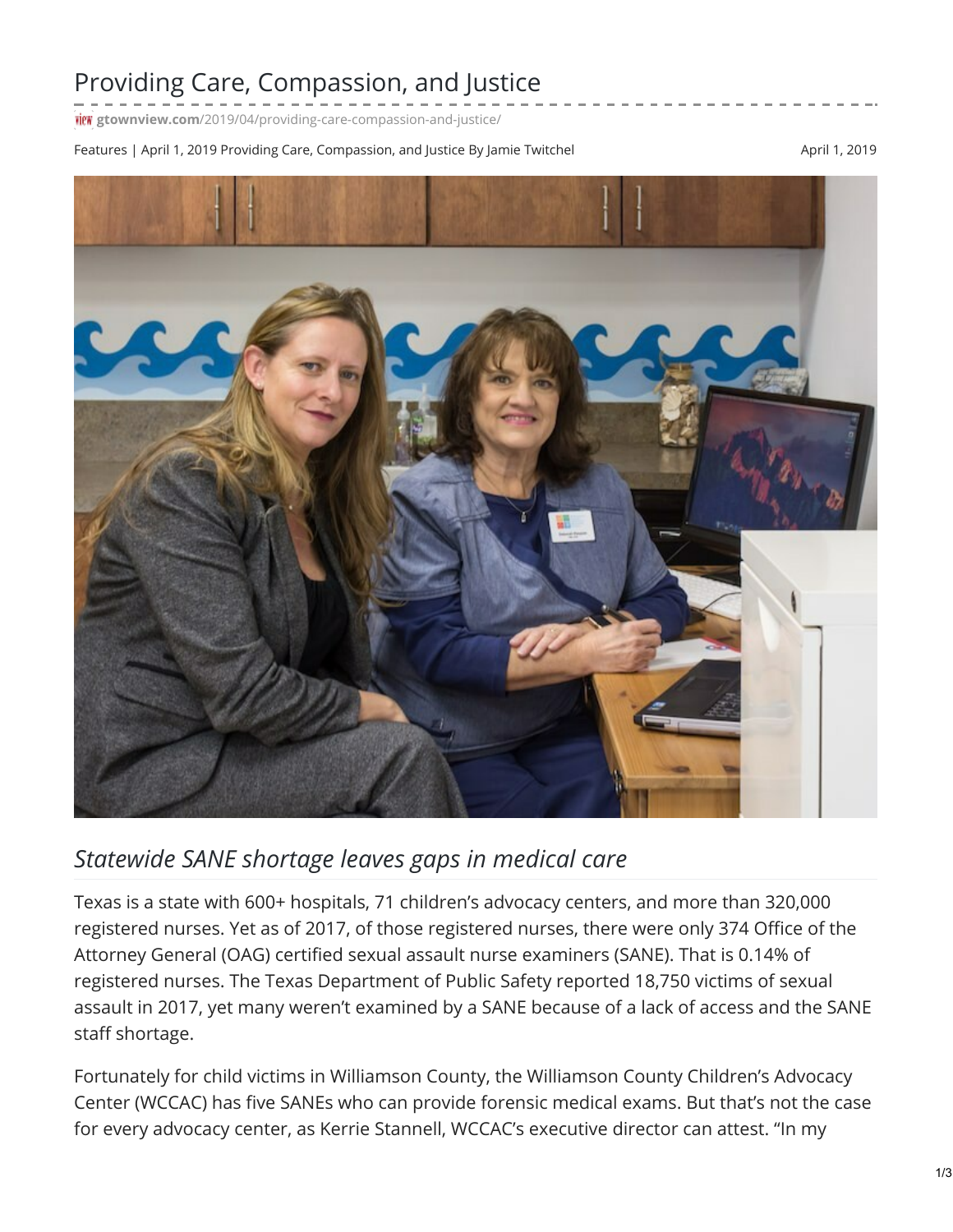experience, it can be difficult for other children's advocacy centers to find enough SANEs to provide medical exams," Kerrie says. "It's tough around Texas to find enough SANEs. The hospital near the center I was at before couldn't maintain enough SANEs to keep their program going."

SANEs are trained to show victims compassion while objectively conducting medical forensic exams; identifying, collecting, and documenting evidence from patients; coordinating follow-up care; and providing courtroom testimony as expert witnesses, protecting victims from the hearsay rule. "I've witnessed cases that wouldn't have been prosecuted if it hadn't been for what the child told only to the SANE," Kerrie says.

Since SANEs are so important and in demand, why aren't there more of them? WCCAC's Deborah Kleypas (CA-CPSANE, SANE-A, SANE-P) may have an answer. "Nurses that go into a SANE program may not truly understand their role as forensic nurses and what's expected of them, resulting in high turnover," Deborah explains. "The nurses become certified but opt to not recertify because they weren't comfortable with the trauma experienced by sexual assault patients. Other nurses decided they didn't like going to court."

The time and cost associated with obtaining certification is also a consideration. There are two SANE certification levels for two certifying agencies. The OAG certifies nurses for CA-SANE (adults and adolescents) and CP-SANE (pediatrics). Nurses must take an OAG-approved 80-hour SANE Training Course, complete 100 hours of clinical training, perform 16 hours of in person courtroom observation, and then apply for certification with the OAG.

Alternatively, a nurse may complete IAFN-approved classroom training, log 40 hours of contact and didactic clinical training, and finish a preceptorship before taking a test to become board certified by the International Association of Forensic Nurses (IAFN). There are two certification levels: SANE- A for adults and adolescents and SANE- P for pediatrics. SANEs must recertify every two years for OAG recertification and every three years for board certification with IAFN.

This is a significant investment of time, considering that a traditional ER nurse could just take two hours of mandatory training to training to collect evidence. But those medical professionals won't be SANE-certified, won't be considered expert witnesses, and may not provide the reassuring, compassionate care sexual assault victims need. A SANE's work is fraught with emotionally-charged situations and high expectations, but those nurses that endure provide invaluable support to victims, law enforcement, and society.

Thanks to a grant from the US Department of Health and Human Services, Texas A&M College of Nursing is recruiting nurses for SANE training and providing hope that victims in underserved areas will soon gain access to much-needed medical help to move forward with their life and to bring their perpetrators to justice.